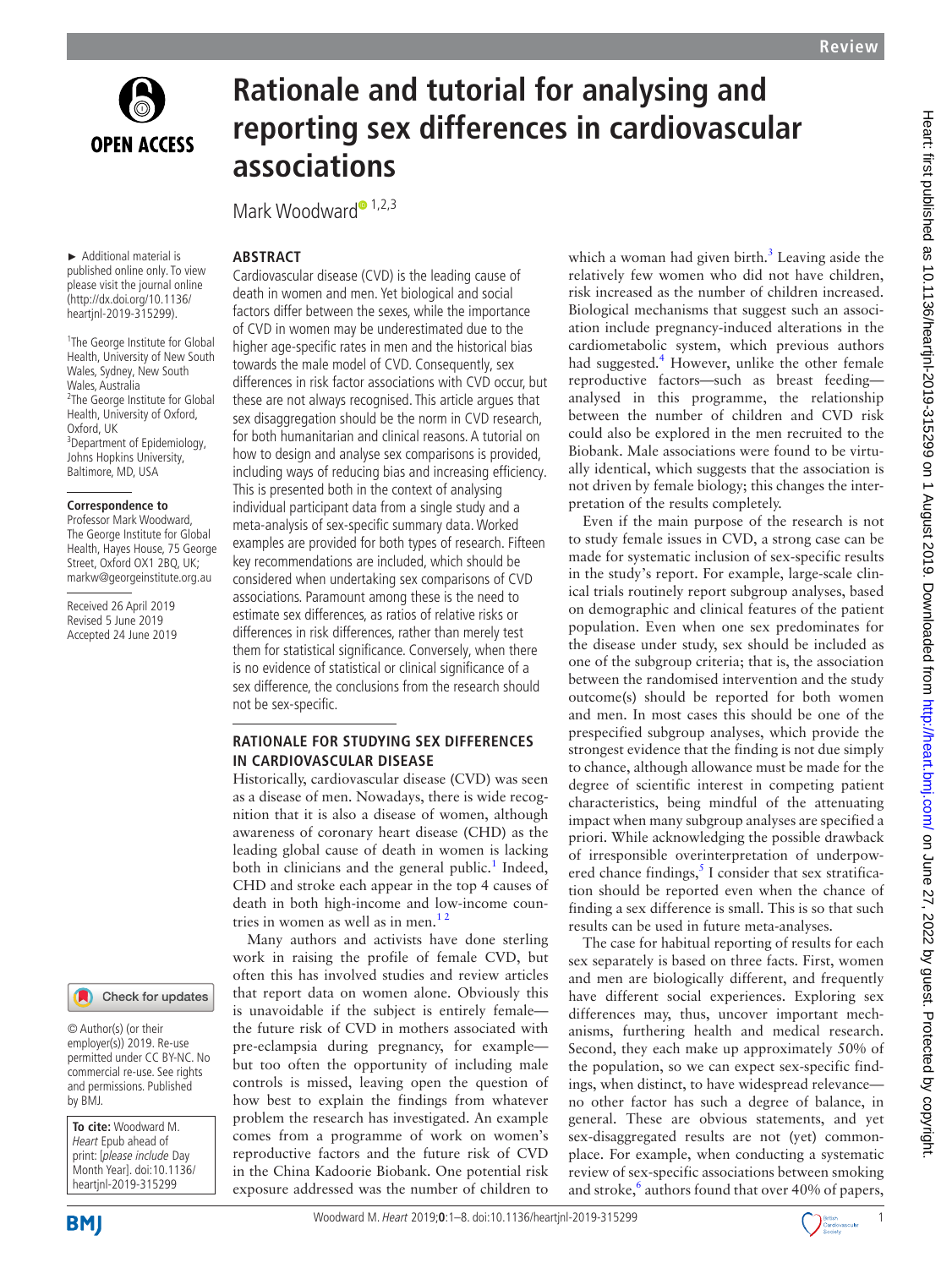discovered using keywords that included sex-related terms, failed to present associations for women and men separately. This would not matter if there were no sex differences, but the third arm of the case for sex disaggregation is that there are. Women are less likely to demonstrate the 'classic' symptoms of  $CVD$ ,<sup>7</sup> which have historically been determined from data on men. Women may thus be misdiagnosed—likely leading to adverse outcomes.<sup>[8](#page-7-6)</sup> More generally, failing to consider the sexes independently can cause incorrect inferences to be concluded, with adverse consequences for one or both sexes.<sup>9 10</sup> Recognition of these issues has led some research bodies and journals to support, or even mandate, the inclusion of, and reporting of results for, both women and men in research studies.<sup>11-14</sup> Although this is far from universal, the contemporary social climate, at least in the Western world, suggests that reporting of results by sex may well become routine in future medical research.

Practical considerations often mean that one cannot balance the sex representation in a study. In an ideal world the same number of women and men would be recruited into all cardiovascular trials, with sex being one of the factors on which randomisation is stratified. But, just as in the case of prespecified subgroups, other factors may trump sex for prognostic value, given that few factors can realistically be allowed for in randomisation. The result may well be a sex imbalance. In epidemiological studies, the sex ratio will typically be dictated by the study population at large, or that of the subpopulation of cases of the index disease. Analyses of sex differences using unequal numbers of women and men are less efficient than otherwise, but this is certainly not a terminal problem.

# **Tutorial for analysing and reporting sex differences in cardiovascular associations Sex and gender**

I am taking 'sex' to be the dichotomy between women and men. For behavioural risk factors, 'sex' would usually be replaced by 'gender', but I make no such distinction in this exposition because the methodologies would be the same. Should sex or gender be considered non-binary (as they undoubtedly are), things get more complicated, although once one group is considered to be the reference group generalisations can be made. Similarly, I am restricting myself to examining sex-specific associations between a binary risk factor (eg, obese vs not) and the risk of CVD. The same methods will often apply if the risk factor is considered in a linear continuous way (eg, per  $5 \text{ kg/m}^2$  body mass index), on the log scale. Should the risk factor be categorical, or at least considered in this fashion (eg, underweight/normal weight/overweight/ obese), one group should be considered as the reference (eg, normal weight) and the methods presented here can, again, be generalised by analysing a set of comparisons with the common reference.

# **Comparison of risk**

When studying associations between a risk factor and CVD, the most basic summary statistics are the risks of CVD in the risk factor-positive (exposed) and risk factor-negative (unexposed) subgroups. If the study is prospective with no (or, at least, insignificant) loss to follow-up (censoring), then both risks are relative frequencies (see [table](#page-2-0) 1 for examples). When censoring occurs (due to a death from a non-CVD cause or due to emigration), it is best to allow for it by using the rate, for example per thousand person-years of observation, to estimate the risk.

Risks can be compared on the relative or absolute scale. Comparisons are typically made, respectively, using the relative

risk (RR) and risk difference (RD)—see [table](#page-2-0) 1. When one considers that the risk is itself a relative parameter (eg, the number of myocardial infarction (MI) events divided by the number at risk), use of the RR has the advantage of maintaining consistency. RRs and, most tellingly, their variances are also easier than RDs to obtain from standard software, and consequently are much more common in medical literature. Finally, they travel well, in the sense that an RR for a given risk factor—disease association in one study population is likely to be a reasonable estimate of the same association in another population. However, experi-ence shows that typical RRs in CVD research vary with age<sup>[15](#page-7-9)</sup> (eg, see [figure](#page-2-1) 1), so this advantage may be limited to populations with similar age structures. On the other hand, RDs tend to be heterogeneous. They are more useful for making clinical decisions in a specific population, particularly because they can be used to determine the expected number that will experience the outcome studied over a fixed time period. Several eminent epidemiologists have championed their use.<sup>[16](#page-7-10)</sup>

It may well be sensible to analyse the same set of data on both the relative and absolute scales to enable a full set of inferences and interpretations. For instance, in [figure](#page-2-1) 1, when moving from RRs to RDs, not only do the sex-specific patterns in trends by age interchange position (women doing worse for RRs but better for RDs, at all ages) but also so does the direction of trend (RR decreases with age; RD increases).<sup>[17](#page-7-11)</sup>

Here, I am concerned with comparing an association, say between obesity and CVD, between the sexes. This leads to consideration of the ratio of RRs—the RRR—and the difference in RDs—the DRD, as defined in [table](#page-2-0) 1. Since women typically suffer CVD 5–10 years later than men, in all but the most elementary analyses, adjustment by age is essential to obtain meaningful inferences regarding sex differences. We might also like to adjust for other CVD risk factors thought to be confounders. Hence statistical models will be used.

# **Analysing sex differences using the individual participant data from a single study**

# Sex comparisons on the relative scale

We can easily analyse the sex-specific portions of individual participant data (IPD) separately to get female and male RRs, which is what many authors do. Having done that, they will often fit the interaction model, for example the model with sex (female/male), obesity (yes/no) and their interaction, to test whether the sex difference is significant. Note that this interaction model should also include all main effects and sex interactions for each confounding variable included in the sex-specific models, otherwise the adjustments made in the interaction model will not vary by sex, as they do in the sex-specific models. However, p values have limited utility, and it is more practically useful to estimate the RRR (and 95% CI) for the sex difference (eg, in the effect of obesity on CVD), stating clearly whether women are compared with men, or vice versa (maintaining consistency, should several similar analyses be conducted in the same study). While the estimated RRR arises from a simple division, deriving its 95%CI from the sex-specific 95% CIs (and estimates) is time-consuming (as described later in the context of a meta-analysis) and inaccurate. Instead, the 95%CI can be found from the computer output when fitting the interaction model; it will usually be given alongside the p value. Note that some computer packages will give results on the logarithmic scale, thus producing ln(RR)s and the ln(RRR), where ln denotes log to the exponential base. Exponential transformations are then required to obtain final results.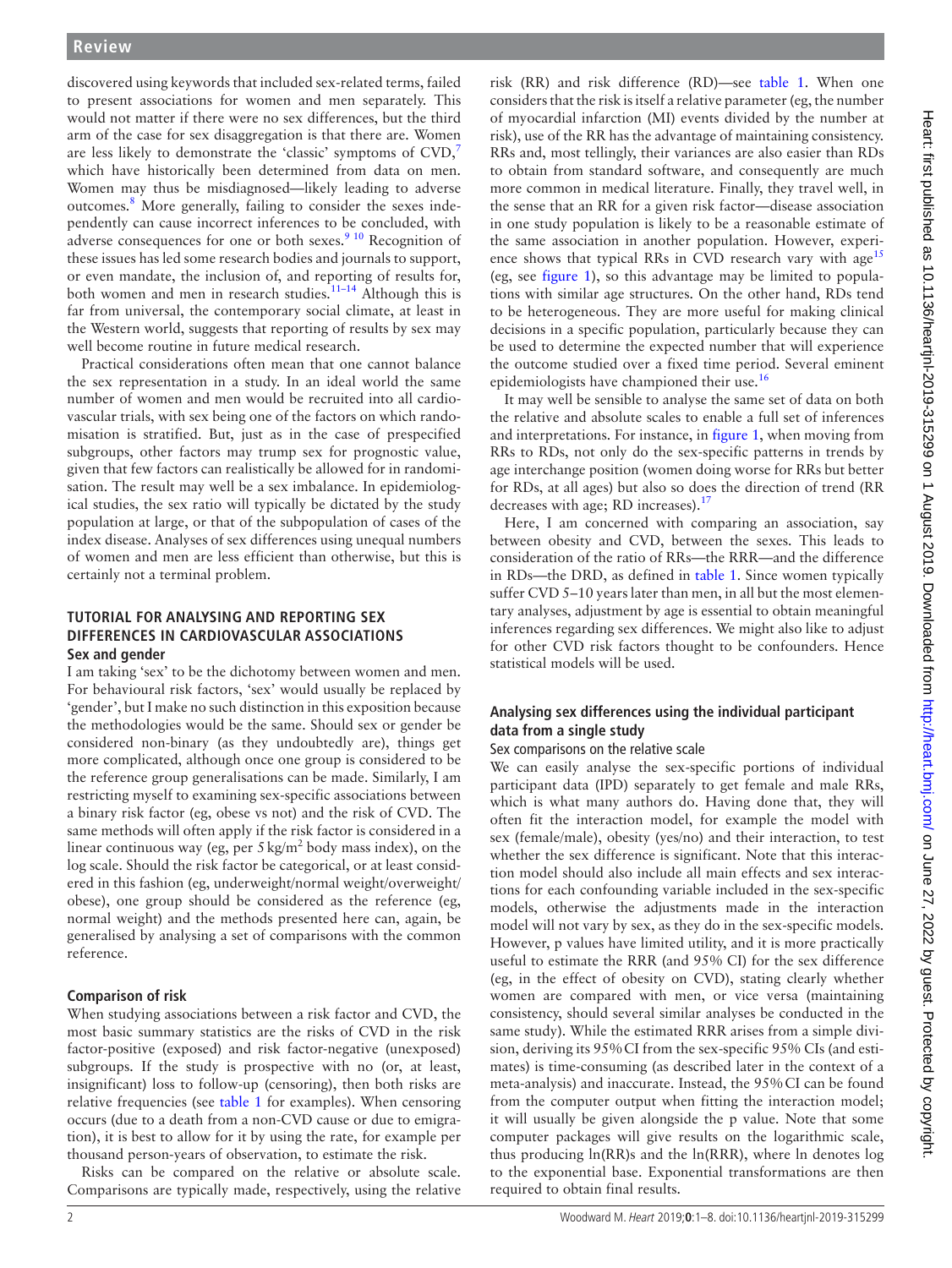<span id="page-2-0"></span>

| Table 1<br>Fundamental metrics of risk                                                                                                     |                              |                                                   |                                                                                                                                            |  |
|--------------------------------------------------------------------------------------------------------------------------------------------|------------------------------|---------------------------------------------------|--------------------------------------------------------------------------------------------------------------------------------------------|--|
| Metric                                                                                                                                     | Symbol                       | <b>Example calculation</b>                        | Interpretation                                                                                                                             |  |
| Example 1: 1000 obese subjects, of whom 75 develop CVD during follow-up; 1000 non-obese subjects, of whom 30 develop CVD during follow-up. |                              |                                                   |                                                                                                                                            |  |
| Risk*                                                                                                                                      |                              | Obese: 75/1000=0.075; non-<br>obese: 30/1000=0.03 | 75 in a 1000 obese, and 30 in a 1000 non-obese, develop CVD.                                                                               |  |
| <b>Relative risk</b>                                                                                                                       | <b>RR</b>                    | $0.075/0.03=2.5$                                  | The obese have 2.5 times the risk of the non-obese.                                                                                        |  |
| Risk difference                                                                                                                            | <b>RD</b>                    | $0.075 - 0.03 = 0.045$                            | Obesity is associated with an additional risk of 45 in a 1000.                                                                             |  |
|                                                                                                                                            |                              |                                                   | Example 2: half (500) of the obese were women, of whom 35 developed CVD; half (500) of the non-obese were women, of whom 10 developed CVD. |  |
| Risk for women                                                                                                                             |                              | Obese: 35/500=0.07; non-<br>obese: 10/500=0.02    | 7 in a 100 obese women, and 2 in a 100 non-obese women, develop CVD.                                                                       |  |
| Risk for men                                                                                                                               |                              | Obese: 40/500=0.08; non-<br>obese: 20/500=0.04    | 8 in a 100 obese men, and 4 in a 100 non-obese men, develop CVD.                                                                           |  |
| RR for women                                                                                                                               | ${\sf RR}_{\sf women}$       | $0.07/0.02 = 3.5$                                 | Obese women have 3.5 times the risk of non-obese women.                                                                                    |  |
| RR for men                                                                                                                                 | RR <sub>men</sub>            | $0.08/0.04=2$                                     | Obese men have twice the risk of non-obese men.                                                                                            |  |
| RD for women                                                                                                                               | $\mathsf{RD}_\mathsf{women}$ | $0.07 - 0.02 = 0.05$                              | Female obesity is associated with an additional risk of 5 in a 100.                                                                        |  |
| RD for men                                                                                                                                 | $RD_{\text{men}}$            | $0.08 - 0.04 = 0.04$                              | Male obesity is associated with an additional risk of 4 in a 100.                                                                          |  |
| Ratio of relative risks, women to men                                                                                                      | <b>RRR</b>                   | $3.5/2=1.75$                                      | Women have a 75% greater proportional risk increase associated with obesity,<br>compared with men.                                         |  |
| Difference of risk differences, women to<br>men                                                                                            | <b>DRD</b>                   | $0.05 - 0.04 = 0.01$                              | Women have an additional increased risk of 1 in a 100 associated with obesity,<br>compared with men.                                       |  |

The table includes a simple artificial example of a cohort study assuming no (or ignorable) censoring during a fixed duration of follow-up. In example 1, the sex of the subject is ignored; in example 2, sex differences are evaluated.

\*Often called the 'absolute risk'. I feel that the qualifier is unnecessary and inappropriate because it suggests some kind of truth, whereas in general the risk is merely an estimate subject to random error and, sometimes, bias error. It can also be confusing, as when absolute risk is incorrectly represented as an alternative to the RR (the true alternative to the RR is the RD).

Notes

1. With a cross-sectional study, replace 'risk' by 'prevalence'.

2. With a case–control study, replace RR by 'odds ratio' (OR).

3. With a cohort study that is analysed using logistic regression, replace RR by OR. Censoring is ignored. Often the OR is assumed to be the same as the RR, which is reasonable if the disease analysed is rare in the study population, but the OR will always overestimate the RR. In example 1, the OR is (75/(1000–75))/(30/(1000–30))=2.62, slightly higher than the RR of 2.5.

4. With a cohort study that is analysed using log-binomial regression, risks and RRs are estimated. Censoring is ignored.

5. With a cohort study that is analysed using Cox or Weibull proportional hazards regression models, HRs are estimated. These are generally taken to be the same as the RR. Censoring is accounted for.

6. With a cohort study that is analysed using Poisson models, rates and relative rates are estimated. These are generally taken to be the same as risks and RRs. Censoring is accounted for.

CVD, cardiovascular disease.

An alternative approach is to use the interaction model to obtain the RRs as well as the RRR. This works because the interaction model will directly produce the RR for whichever sex is taken as the reference group, as well as the RRR comparing the other sex with the reference sex. So, if men are taken as the reference group, we would get the male RR and the female to



<span id="page-2-1"></span>**Figure 1** Relative rate (RR) and rate difference (RD) (per 100 000 per year) for coronary heart disease by age group (45–79 years old) and sex, comparing smokers to never-smokers (American Cancer Prevention Study II, National Cancer Institute, 1997). Figure reproduced from Woodward (*Epidemiology: Study Design and Data Analysis*, Third Edition<sup>17</sup> and Second Edition, 2005).

male RRR (as well as their 95% CIs) straight from the computer output. To get the female RR from the same computer output is quite easy, but getting its 95%CI is less straightforward since covariances must be dealt with. A simple trick, to avoid this issue, is to interchange the codes given to the sex variable (often 0 and 1), thus making the other sex now the reference group, and run the interaction model again. Continuing the example, this second run would produce the female RR and the male to female RRR (and 95%CI). We are unlikely to want the latter, since it is simply the reciprocal of the female to male RRR (the same is true of the confidence limits, once they are interchanged).

I prefer to use the interaction model to obtain the RRs and RRR because it requires fewer models to be fit. Also, using the interaction model alone ensures that results for the ratio of sex-specific RRs and the RRR must be completely concordant.

#### Worked example

Consider the problem of estimating the RRs by sex and the female to male RRR when relating diabetes to the risk of MI, adjusting for age, systolic blood pressure and smoking status. Using data from the UK Biobank, I selected all people without CVD at baseline, except those (relatively few) with missing values, and fitted Cox proportional hazards regression models in the Stata package (V.15); the code and results appear in online [supple](https://dx.doi.org/10.1136/heartjnl-2019-315299)[mentary appendix 1.](https://dx.doi.org/10.1136/heartjnl-2019-315299) Using sex-specific models, the RRs for MI (diabetes vs not) were 2.97 (95% CI 2.53 to 3.48) for women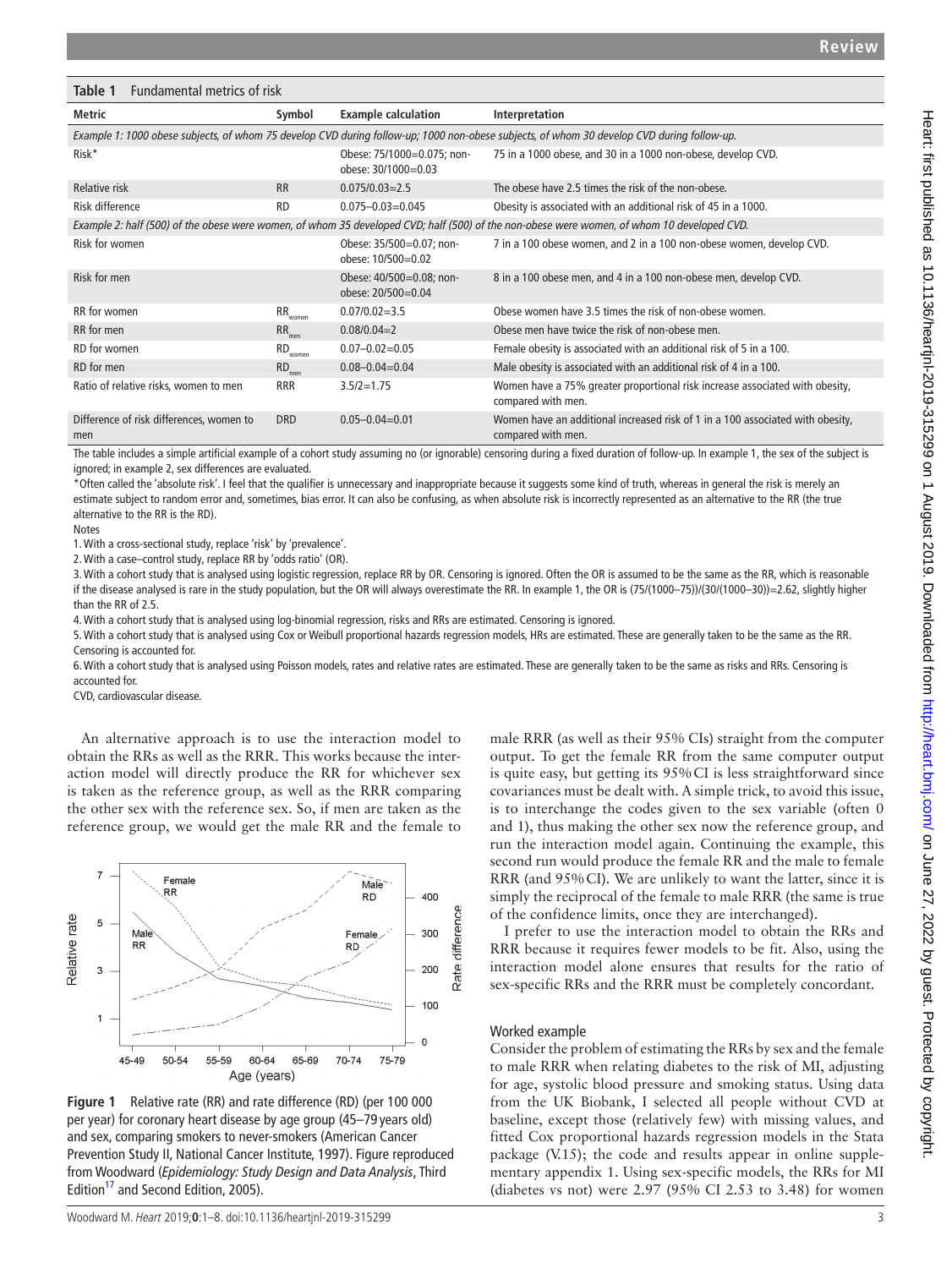and 1.66 (95% CI 1.49 to 1.84) for men over a 7-year follow-up period. The female to male RRR was thus 2.97/1.66=1.79. The interaction model (with men as the reference group) gave the RR for men as 1.66 (95% CI 1.49 to 1.84) and the female to male RRR as 1.79 (95% CI 1.48 to 2.17). Swapping to use of women as the reference group gave the RR for women as 2.97 (95% CI 2.53 to 3.48). So both methods give the same results, but use of the interaction model alone (here fitted twice) saved one model fitting exercise compared with the sex-specific approach (which needs one run of the interaction model to get the 95%CI for the RRR). In Stata, and some other software, it is possible to get all the three statistics of interest, with CIs, directly by fitting the interaction model just once (see online [supplementary appendix](https://dx.doi.org/10.1136/heartjnl-2019-315299)  [1](https://dx.doi.org/10.1136/heartjnl-2019-315299)). Whatever the approach, we conclude that diabetes, after adjustment, increases the risk of MI in both sexes, but the relative increase is about 80% bigger in women. Note that because Cox models were used, strictly speaking, the results here are HRs and their quotient (see notes to [table](#page-2-0) 1).

#### Sex comparisons on the absolute scale

On the absolute scale, when survival data are analysed, it is usual to use rates per person-year to express risk. Sex-specific RDs and the DRD derive from Poisson regression models, taking the logarithm of the follow-up time (per individual), suitably scaled (so that results, for example, per 10000 person-years, are produced) as an offset.<sup>[17](#page-7-11)</sup> Fitting a Poisson model with sex as the only input variable gives the sex-specific rates in the study population although these are easy to compute by hand, Poisson regression also gives the accompanying CIs.

#### Worked example

Using the same UK Biobank data as before, online [supplemen](https://dx.doi.org/10.1136/heartjnl-2019-315299)[tary appendix 2](https://dx.doi.org/10.1136/heartjnl-2019-315299) shows the results from fitting Poisson regression models in Stata. The rates of MI were found to be 7.90 and 24.64 per 10000 person-years for women and men, respectively. This puts the risk of MI in perspective—for every thousand women followed up for 10 years, we would expect about 8 to get MI, and for every thousand men we would expect about 25. Fitting models for sex differences relating diabetes to MI produced estimates of rates (and their CIs; approximately evaluated using the delta method in Stata). [Table](#page-3-0) 2 shows both the unadjusted and adjusted rates, using the same adjustments as when RRs were estimated previously. This shows that women, and those without diabetes, have the lower rates, and adjustment only has any appreciable effect for men with diabetes—the group at most risk. Simple subtractions show that diabetes is associated with roughly one extra MI case per 10000 person-years of observation in women compared with men. Despite the much higher RR in women found earlier, the difference in additional expected MI cases associated with diabetes is negligible in this study population (without previous CVD and otherwise relatively healthy), partially because the overall risk of MI is low. Should the RRR

<span id="page-3-0"></span>**Table 2** Rates of myocardial infarction, per 10 000 person-years, in a subsample of the UK Biobank without cardiovascular disease at baseline

|                 | <b>Unadjusted analysis</b> |                                                         |       | Adjusted* analysis |  |
|-----------------|----------------------------|---------------------------------------------------------|-------|--------------------|--|
|                 | Women                      | Men                                                     | Women | Men                |  |
| <b>Diabetes</b> | 25.74                      | 45.54                                                   | 23.71 | 36.66              |  |
| No diabetes     | 7.25                       | 23.31                                                   | 7.99  | 22.13              |  |
|                 |                            | *Adjusted for age, systolic blood pressure and smoking. |       |                    |  |

<span id="page-3-1"></span>**Table 3** Multiple-adjusted coronary heart disease relative risks (and 95% CIs) for women and men, comparing those with, to those without, diabetes, by study

| Study                 | Women               | Men                 |
|-----------------------|---------------------|---------------------|
| Adventist             | 2.15 (1.33 to 3.47) | 2.11 (1.12 to 4.00) |
| APCSC (ANZ)           | 2.01 (1.55 to 2.60) | 1.58 (1.32 to 1.90) |
| APCSC (Asia)          | 1.82 (1.02 to 3.25) | 1.47 (1.15 to 1.88) |
| <b>ARIC</b>           | 3.16 (2.64 to 3.78) | 2.38 (2.02 to 2.80) |
| Collins (Indians)     | 20.70 (2.51 to 171) | 3.15 (1.29 to 7.69) |
| Collins (Melanesians) | 5.36 (1.18 to 24.3) | 1.60 (0.43 to 5.97) |
| <b>DECODE</b>         | 2.48 (1.69 to 3.65) | 2.09 (1.55 to 2.82) |
| Dubbo                 | 1.67 (1.12 to 2.48) | 1.53 (0.99 to 2.37) |
| <b>EPESE</b>          | 3.20 (1.46 to 7.01) | 1.75 (0.97 to 3.16) |
| Framingham            | 5.4 (2.4 to 12.3)   | 6.1 (3.4 to 10.9)   |
| Hawaii/LA/Hisoshima   | 3.29 (1.79 to 6.55) | 1.54 (1.03 to 2.25) |
| Hisayama              | 3.46 (1.59 to 7.54) | 1.26 (0.67 to 2.35) |
| <b>HUNT I</b>         | 2.50 (2.10 to 2.80) | 1.80 (1.60 to 2.10) |
| Kuopio and N Karelia  | 4.89 (3.84 to 6.24) | 2.11 (1.70 to 2.63) |
| <b>NHANES I</b>       | 2.59 (1.59 to 4.22) | 2.37 (1.55 to 3.62) |
| <b>NHANES III</b>     | 2.53 (1.62 to 3.97) | 1.29 (0.91 to 1.85) |
| Renfrew and Paisley   | 1.97 (1.27 to 3.08) | 1.17 (0.78 to 1.74) |
| Reykjavik             | 2.23 (1.50 to 3.32) | 1.34 (0.97 to 1.87) |
| <b>SHHEC</b>          | 3.06 (2.18 to 4.27) | 2.49 (1.84 to 3.37) |
| Strong                | 2.26 (1.73 to 2.96) | 1.66 (1.30 to 2.12) |
| Takayama              | 0.49 (0.07 to 3.57) | 2.96 (1.59 to 5.50) |

For citations to the studies (identified here by authors or study names), see Peters et al,<sup>18</sup> from where the data were obtained.

stay the same in high-risk subpopulations, we would expect much higher numbers of excess female cases of MI.

See Millett *et al*<sup>[15](#page-7-9)</sup> for a comprehensive study of sex differences in risk factors for MI in the UK Biobank using the same methods described here.

Incidentally, the Poisson model can also be used to estimate the RRs and RRR, as an alternative to the Cox model. Comparison of fitted parameter estimates for the adjusted models in online [supplementary appendices 1](https://dx.doi.org/10.1136/heartjnl-2019-315299) and 2 shows very similar estimates and 95% CIs. A simple way of seeing the linkage between the two approaches is to compute the adjusted RRs and the RRR from the results in the right-hand side of [table](#page-3-0) 2, which gives the RRs as 2.97 (women) and 1.66 (men), with the RRR of 1.79, just as was found from the Cox model.

# **Analysing sex differences using summary data from multiple studies**

A number of different studies may have published sex-disaggregated results linking the risk factor of our interest to the outcome of our interest. It would then make sense to summarise their findings using meta-analysis, starting from a systematic review of the literature (possibly including unpublished sources and certainly including citation tracing from original sources). Suppose that every study has an estimate of the RR (per sex), and these are what we wish to summarise, through pooling. As a motivating example, I will take the study of Peters *et al*. [18](#page-7-12) The authors compiled data from 19 studies which provided sex-specific RRs for CHD, comparing those with diabetes to those not; two of these studies provided RRs in two separate subgroups of their total study population, giving 21 RRs to pool in all, for each sex [\(table](#page-3-1) 3).

Since our goal is to compare the sexes, it is best to only include studies with results for both women and men. This is because differences in the make-up of study populations, definitions of the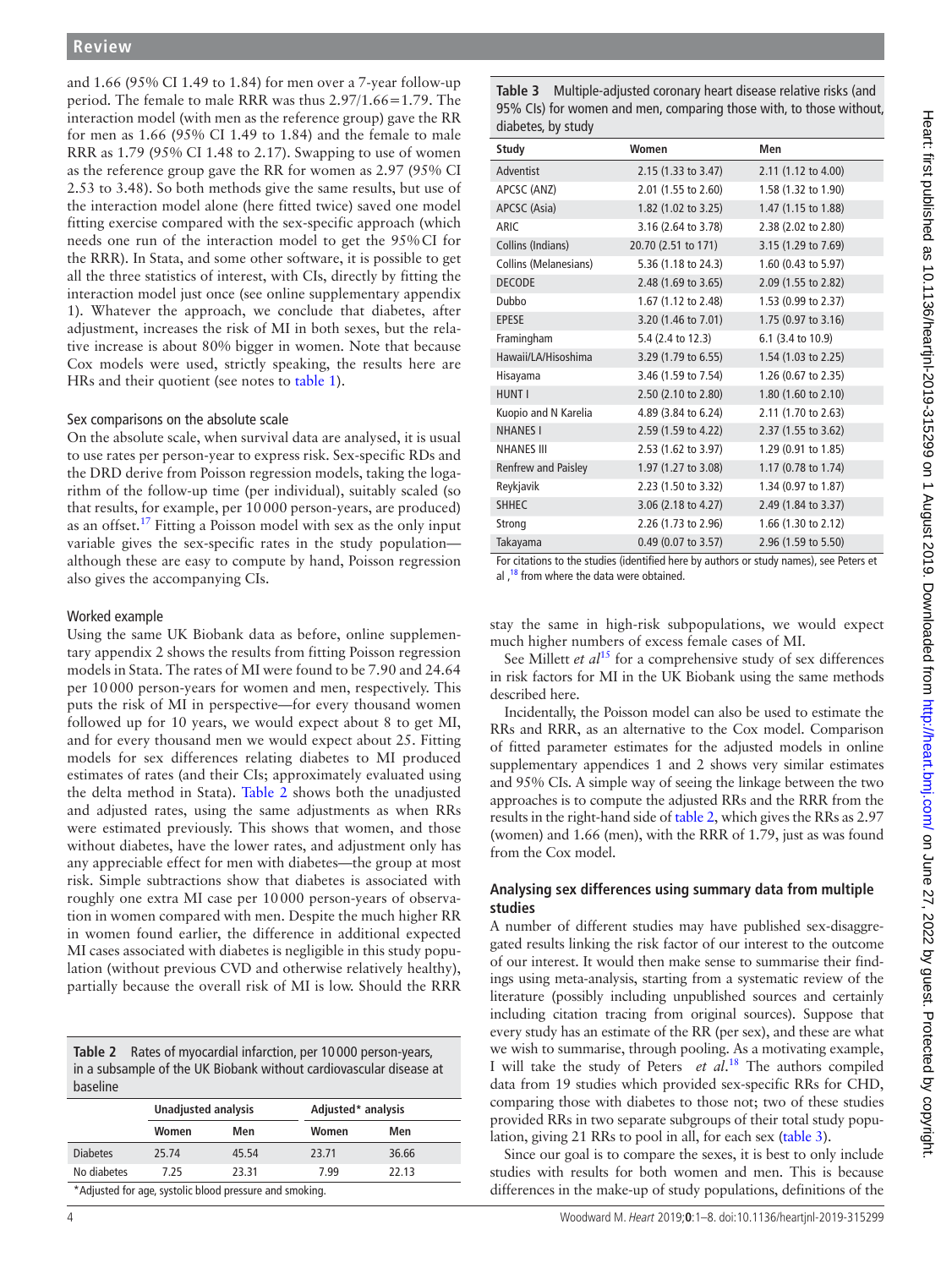

<span id="page-4-0"></span>**Figure 2** Women to men ratios of coronary heart disease relative risks (RRRs), comparing those with, to those without, diabetes, by study and pooled overall. Data are from [table 3](#page-3-1). Random effects inverse variance weighting was used to pool the study-specific data. Horizontal lines show 95% CIs, as does the width of the summary diamond. 'Events' are of coronary heart disease during follow-up (some studies only recorded fatal coronary events), and '%women' gives the percentage of these events that were female. 'NA' denotes 'not available'. 'Adjusts' gives the summary details of the adjustments made, per study: P denotes blood pressure (which is most often systolic, but sometimes is hypertension or antihypertensive use; in one study adjustments were made for both diastolic and systolic blood pressure); S denotes smoking; B denotes body mass index; L denotes lipids (which always included total cholesterol, but sometimes also other lipids); + denotes other coronary risk factors. The p value is for a test of no heterogeneity.<sup>17</sup> RR, relative risk; RRR, ratio of RR.

exposure and outcome, and the methods of analysis might introduce bias error if single-sex studies are included in the pooling process. For instance, published studies must be expected to include a range of adjustment sets; the data in [table](#page-3-1) 3 come from studies which adjusted for confounding factors in many ways, with between 5 and 10 factors included (see [figure](#page-4-0) 2). By only including studies with results from both sexes, we ensure that between-study variations (known or unknown) will be the same for women and men. Another general exclusion, which I would advise, is studies that do not adjust at least for age. Often other classical risk factors for CHD will also be adjusted for in published studies, but being too prescriptive in what must be included or excluded can lead to few studies being selected for pooling. If we have access to IPD, we can decide on our own adjustments. Indeed, four of the RR pairs in [table](#page-3-1) 3 came from IPD analyses, adjusting diabetes for age, systolic blood pressure, smoking, body mass index and serum total cholesterol in each case.

## Study pooling

To obtain an overall picture of the sex-specific association between the exposure and the disease (diabetes and CHD, in the example), meta-analysis can be used to estimate the pooled RR, across all studies, for women and for men. There are many ways that such pooling can be achieved.<sup>17</sup> For example, we could take a simple mean of the separate study estimates, but this would not account for any differences in quality (relative lack of bias) or quantity (precision; relative lack of sampling error) between the constituent studies. So a weighted mean is

preferred. In practice, most meta-analyses weight by precision and leave bias to be assessed more informally using standard criteria, such as the Newcastle-Ottawa Scale, $19$  independent of the pooling process.

The most popular weighting scheme is inverse variance (IV) weighting—as the name suggests, each study is weighted by the reciprocal of its variance. This makes sense because the less precise the study, the larger will be its variance (and the wider will be the CI around the point estimate of the RR). Subsequently all weights are transformed to sum to 100%, for easy interpretation, by dividing each individual weight by the sum of all the weights and multiplying by 100. An advantage of IV weighting is that it produces the narrowest possible CI for the pooled RR. A drawback, shared by other popular weighting schemes, is that it can only be applied to studies for which some measure of the variability associated with the study's estimate is available. Generally published studies report the SE of the estimate (ie, the square root of the variance) or a 95%CI. To pool results we need the same metric for all studies; suppose we decide to use the SEs. We may then need to derive SEs from published 95% CIs in some cases. This requires, first, taking logarithms of the estimate and the 95% confidence limits. This is necessary because, although the RR itself does not have the classic normal form, its logarithm, ln(RR), is approximately normally distributed. That being so, we know that the 95%CI must have the form $17$ :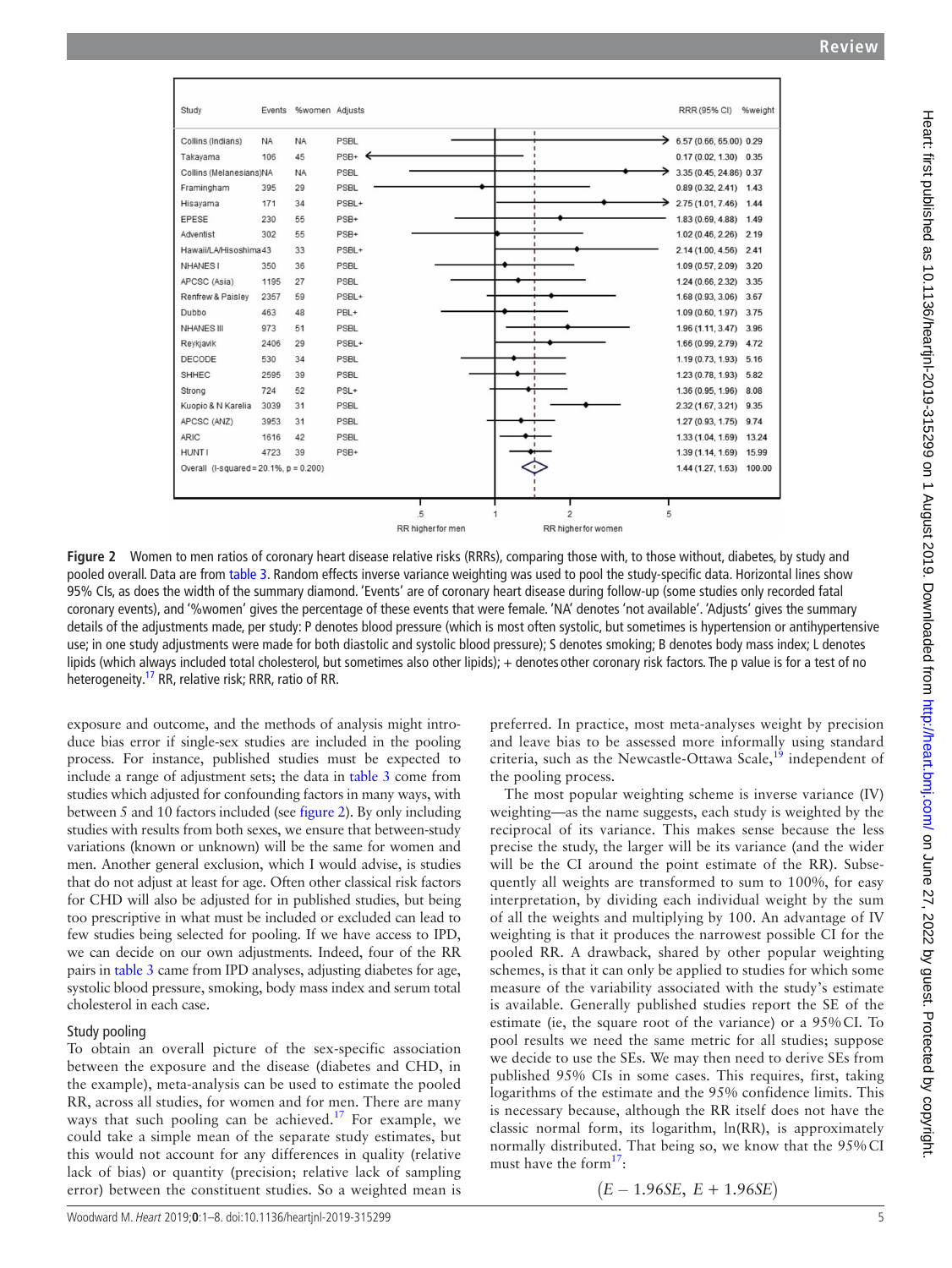#### <span id="page-5-0"></span>**Table 4** Worked examples using the first study in [table 3](#page-3-1) (the Adventist study)

- 1 The female RR (and 95%CI) is 2.15 (1.33 to 3.47). Taking logs of all three numbers gives the ln(RR) and its 95%CI: 0.765468 (0.285179 to 1.244155). The two equations for SE give the results 0.244228 and 0.245045, which average out to 0.244637, our best estimate for the SE of the ln(RR).
- 2 Similar computations for men give corresponding results for the ln(RR) and SE of 0.746688 and 0.324736. The ln(RRR) is thus 0.765468−0.746688=0.01878, and its variance is 0.2446372 +0.3247362 =0.165301. The 95% CI for the ln(RRR) is 0.01878 *<sup>±</sup>* 1.96*√*0.165301 = (−0.778101 to 0.815661). The estimated RRR and 95% CI are then the exponents of the ln(RRR) and its confidence limits, that is, 1.02 (0.46 to 2.26), to two decimal places.

RR, relative risk; RRR, ratio of RRs.

where *E* is the point estimate, ln(RR), and *SE* is the SE of the ln(RR). This means that

$$
SE = \frac{(E-L)}{1.96}
$$
 and  $SE = \frac{(H-E)}{1.96}$ 

where *L* and *H* are the lower and higher 95% confidence limits, respectively, of the ln(RR). In practice, these two equations will give different answers for the SE, if only due to rounding errors in *L* and *H*. If they are very different we should check our arithmetic and refer back to the source document for confirmation (numerical errors in published works have been known to occur). The two results should be averaged to find the 'best' estimate of the SE (see [table](#page-5-0) 4, example 1).

Once we have estimates, and their variability, these can easily be pooled. The computations are not complex for IV weighting<sup>[17](#page-7-11)</sup> and could be applied in Excel. However, most researchers will want to use software, not least to be able to produce graphical displays. A range of specialist software exists, $20$  but I prefer to use the user-supplied Stata procedure *metan.* This procedure allows the user to enter either the estimate and its SE or the estimate and its 95%CI (or a CI of a different degree) from each study to commence pooling and assumes that the estimate follows a (near) normal distribution, at least for the type of data addressed here. As already discussed, the RR does not follow this form, so when meta-analysing RRs we should instead pool ln(RR)s. The *eform* option should be included in the *metan* command as this back-transforms the natural logs of the pooled RR, and its confidence limits, to the natural scale, in the presentation of results.

#### Fixed effect and random effects

This account of meta-analysis, so far, has implicitly assumed the fixed effect approach. This assumes that there is a universal true RR for women (and for men) which relates to all studies, wherever, or whenever, they were conducted. The variation between estimates is attributed solely to study-specific sampling error—that is, the difference between the sample and its source population. Many, but not all, authors prefer the random effects approach which allows the true RR to vary by study and interprets the pooled estimate as the average of all the different 'truths'.<sup>17</sup> Random effects allows for greater uncertainty and thus will produce 95% CIs for the pooled RR that are at least as big as for the corresponding fixed effect analysis. To the practitioner, the advantage of random effects is that it will give the same result as fixed effect if there is no between-study heterogeneity, so in this sense it is the safe option. It operates like IV

weighting, as it has been described above, but where an additional component is added to the variance for each study to account for between-study heterogeneity. That is, fixed effect weights a study by 1/V, where V is that study's variance, but random effects weights by  $1/(U+V)$ , where U is the betweenstudy variance (computed from a complex formula<sup>1721</sup>; omitted here). As a consequence, the random effects approach gives less weight to the biggest (in terms of outcome events) cohort studies than does the fixed effect.

Putting the data from [table](#page-3-1) 3 into Stata, using the *metan* procedure to pool the RRs for each sex, produced the results in [table](#page-5-1) 5. As can be seen, similar results pertained whether fixed effect or random effects was used. It is also very clear that the RR for women is larger than that for men, suggesting that diabetes is a stronger risk factor for CHD in women than in men. An estimate of the percentage of variability attributable to between-study heterogeneity, called the *i-squared* statistic,<sup>17 21</sup> has been included in [table](#page-5-1) 5. Some researchers use this to decide whether to apply fixed effect or random effects, often using 25% as a threshold above which between-study heterogeneity is thought to be too great for the fixed effect assumption to be viable. Others, including me, feel that the choice should be made a priori. As in all cases, methods decided on before the data are analysed will be more defensible.

#### The ratio of relative risks

So far, no mention has been made of sex comparisons, which can be made through the women to men RRR. Given the female and male RRs, the RRR is straightforward to derive per study, but to pool the RRRs using IV weighting requires knowledge of the variance (or similar) of the RRR in each study. These are simple to estimate once we transform to the log scale, which converts the problem from dealing with ratios to one dealing with differences. The variance of the difference in ln(RR)s between women and men is the sum of the variances of the female and male ln(RR)s, and the SE of the difference is its square root. Since this difference can reasonably be assumed to follow a normal distribution, we can compute the 95%CI for the ln(RRR), if required, using the formulae given above, and use *metan* to pool the ln(RRR)s across studies. [Table](#page-5-0) 4 (example 2) has the calculation for the first study in [table](#page-3-1) 3, and online [supplementary](https://dx.doi.org/10.1136/heartjnl-2019-315299) [appendix 3](https://dx.doi.org/10.1136/heartjnl-2019-315299) is a copy of the Excel file used to make computations for all 21 studies (or part studies).

<span id="page-5-1"></span>**Table 5** Inverse variance weighted pooled relative risks and ratios of relative risks (with 95% CIs) for the association between diabetes and coronary heart disease

| Meta-analysis<br>method          | <b>Relative risk</b>  | Ratio of relative risks        |                     |
|----------------------------------|-----------------------|--------------------------------|---------------------|
|                                  | Women                 | Men                            | Women:Men           |
| Fixed effect                     | 2.68 (2.49 to 2.89)   | 1.85 $(1.74 \text{ to } 1.97)$ | 1.43 (1.30 to 1.58) |
| Random effects                   | $2.63$ (2.27 to 3.06) | $1.85(1.64 \text{ to } 2.10)$  | 1.44 (1.27 to 1.63) |
|                                  | $(i^2=64.7\%)$        | $(i^2=66.0\%)$                 | $(i^2=20.1\%)$      |
| Data from table 3 were analysed. |                       |                                |                     |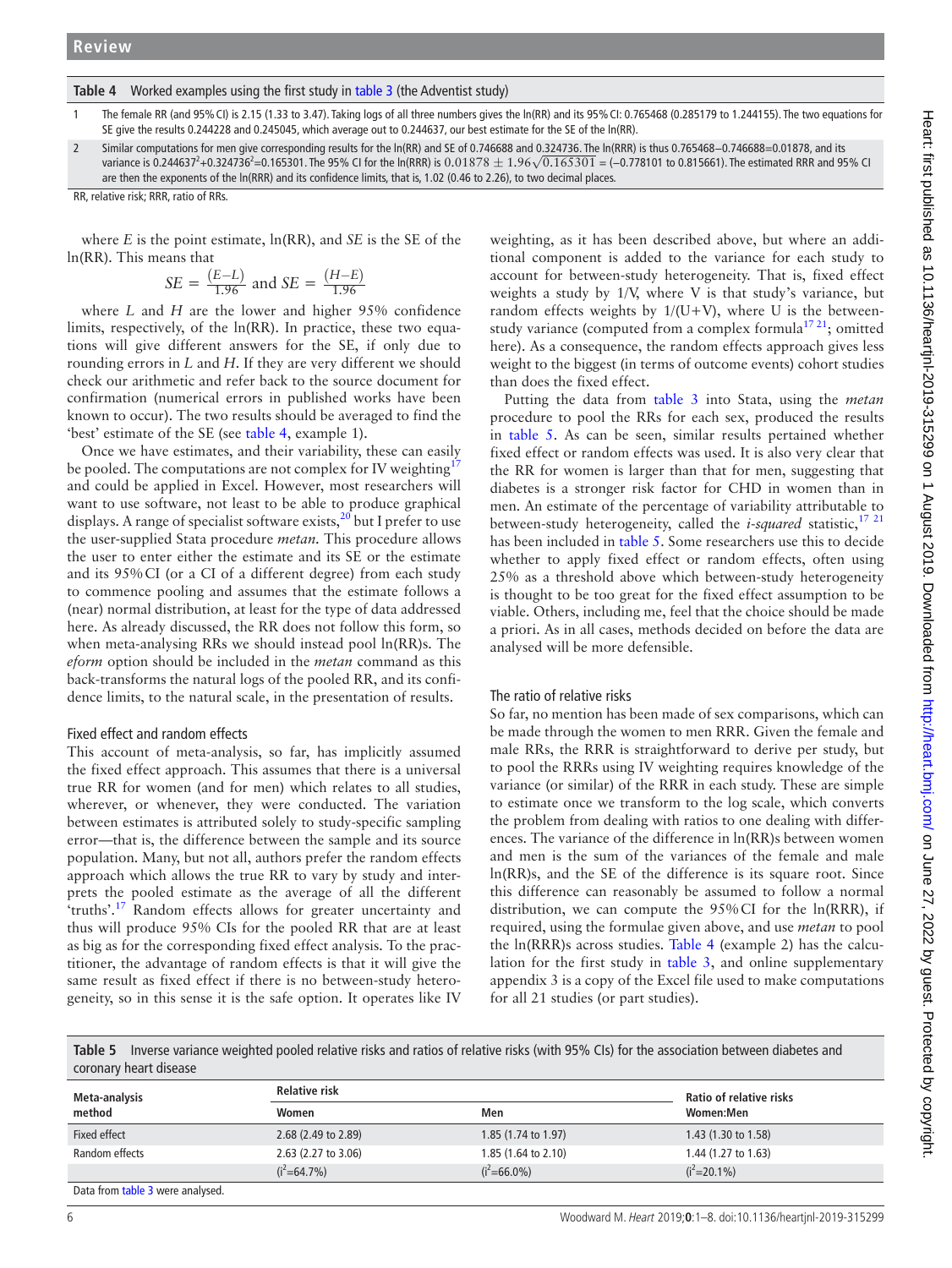Pooling of RRRs across studies then proceeds in the same way as for the RRs, that is, pooling on the log scale and back-transforming the pooled estimate and 95% confidence limits. [Figure](#page-4-0) 2 is a forest plot<sup>[17 21](#page-7-11)</sup> of the individual study and random effects IV weighted pooled results. To produce this plot I used *metan* in Stata, having input the 21 ln(RRR)s, and their SEs, from online [supplementary appendix 3,](https://dx.doi.org/10.1136/heartjnl-2019-315299) augmented by some additional study characteristics for enhanced interpretation, as presented in online [supplementary appendix 4](https://dx.doi.org/10.1136/heartjnl-2019-315299). The Stata code and results appear in online [supplementary appendix 5,](https://dx.doi.org/10.1136/heartjnl-2019-315299) while [table](#page-5-1) 5 includes summary results from both fixed effect and random effects analyses. I did minor artistic editing of the Stata graph in PowerPoint.

Forest plots are extremely useful for presenting the results of a meta-analysis, as well as in other settings; for example, Millett *et al*[15](#page-7-9) used them to compare sex differences in MI across a range of risk factors. Rather than simply order the lines in the plot alphabetically (as would be common in a list of studies), more information is gleamed if they are ordered by study weight, as in [figure](#page-4-0) 2, or according to some important feature of the data, such as year of study publication. However, when female and male results are shown alongside each other, a common ordering aids interpretation. Peters *et al*[18](#page-7-12) included a forest plot ordered by the size of the estimated RRR, which is also informative and makes for, arguably, the most visually attractive presentation. These authors $18$  also included a box around each study's estimate, with boxes drawn in proportion to the precision of the study (ie, the IV). This offers an additional visual idea of the relative weight contributed by each study to the pooled estimate.

From [figure](#page-4-0) 2, we conclude that, although diabetes increases the risk of CHD in both sexes, women have a 44% higher RR for CHD related to diabetes than men. We are 95% confident that the range from 27% to 63% contains the true excess RR. Since this interval omits 0% by a considerable degree, there is statistical evidence of a real sex difference.

Notice that when the female RR given in [table](#page-5-1) 5 is divided by the corresponding male RR, the result is not quite the same as the RRR produced by pooling. This is not unexpected, but is rarely an issue since the two tend to be very similar, as here.

### Other considerations in report writing

In manuscripts, a flow chart describing the systematic review that identified the data used in the meta-analysis is essential. I would also recommend showing female-specific and male-specific RRs, as well as RRRs, in forest plots. This is both because the sex-specific results are themselves of interest and because it makes the RRRs easier to understand. Comparing age-adjusted and multiple-adjusted results may provide another insightful contrast.

As with all meta-analyses, investigation of the causes of heterogeneity is essential through subgroup analyses and meta-regression, with accompanying bubble plots.[17 22–24](#page-7-11) Typical factors to investigate as causes of heterogeneity in the RRRs are age, year(s) of study, length of follow-up, risks (overall average or their female to male difference) and the prevalence of the index risk factor (again, overall or as a sex contrast), but what is possible is driven by the published data and thus hard to decide completely a priori. It is also useful to identify any influential studies and investigate possible publication bias, taking remedial action where appropriate.[17 22](#page-7-11)

# Other metrics of sex difference

In cases where ORs, HRs or relative rates are to be pooled, the same methods as above can be used to obtain the sex-specific results and the sex comparison (eg, through the ratio of ORs). Indeed, meta-analyses often pool published results claimed to be RRs from studies which have used different metrics to measure relative associations. In most cases this is very reasonable, but care is required if ORs are mixed with other metrics, because

<span id="page-6-0"></span>

| Table 6        | Recommendations                                                                                                                                                                                                                                                                                                       |
|----------------|-----------------------------------------------------------------------------------------------------------------------------------------------------------------------------------------------------------------------------------------------------------------------------------------------------------------------|
| General        |                                                                                                                                                                                                                                                                                                                       |
| G <sub>1</sub> | Consider whether the research is concerned with sex (biological) or gender (behavioural) differences, and report the results accordingly*.                                                                                                                                                                            |
| G <sub>2</sub> | Routinely provide sex-disaggregated results when reporting research on cardiovascular associations. This includes prespecifying subgroup analyses by sex. When there<br>are no important sex differences, still include sex-specific results, most likely in the appendix of a manuscript for publication.            |
| G <sub>3</sub> | Even when a study is concerned with associations for a single sex, where possible compare results for the other sex, as a control.                                                                                                                                                                                    |
| G4             | Adjust at least for age when comparing sex-specific cardiovascular associations.                                                                                                                                                                                                                                      |
| G <sub>5</sub> | Consider analyses on both the relative and absolute scales. When it is only appropriate to present relative risks, provide (at least) the number of events and the number<br>at risk across the sex by risk factor exposure cross-classes, to give context to the reader.                                             |
| G6             | Quantify the sex difference (with accompanying measure of uncertainty, such as a 95% CI), rather than merely test for a significant difference.                                                                                                                                                                       |
| G7             | When analysing raw (ie, individual participant) data, use the full interaction model (with all main effects and two-way interactions) to obtain the sex-specific results, as<br>well as the sex comparison(s).                                                                                                        |
| G8             | Unless there is statistical or clinical significance in the sex difference (ie, the sex interaction), avoid sex-specific conclusions.                                                                                                                                                                                 |
|                | Specific to meta-analyses                                                                                                                                                                                                                                                                                             |
| M1             | Decide whether to use the fixed effect or random effects method before data are collected.                                                                                                                                                                                                                            |
| M <sub>2</sub> | Only include studies with results from both sexes.                                                                                                                                                                                                                                                                    |
| M <sub>3</sub> | In the report, include a flow chart with reasons for exclusions. Clearly state the number of studies excluded for want of sex-disaggregated results.                                                                                                                                                                  |
| M <sub>4</sub> | Use reliable, general, statistical softwaret, such as R or Stata.                                                                                                                                                                                                                                                     |
| M <sub>5</sub> | Include forest plots by sex and to compare the sexes‡. Show age-adjusted and multiple-adjusted analyses separately, where appropriate. This will typically require<br>placing some forest plots in the appendix of a manuscript for publication.                                                                      |
| M <sub>6</sub> | Following the meta-analysis, use meta-regression and bubble plots to explore sources of heterogeneity, to include overall risk and the difference between the sex-<br>specific risks.                                                                                                                                 |
| M7             | Take care when pooling ORs together with relative risks or HRs. Stratify pooling by the metric used where risk (or, in cross-sectional studies, prevalence) is typically high.                                                                                                                                        |
|                | *In this manuscript no distinction is made, for simplicity of exposition.<br>tThese have the advantage of offering a wide range of other tools, so that the extra work of learning the basics of such a package (if necessary) will be worthwhile.<br>#For example, through the ratio of relative risks-see figure 2. |